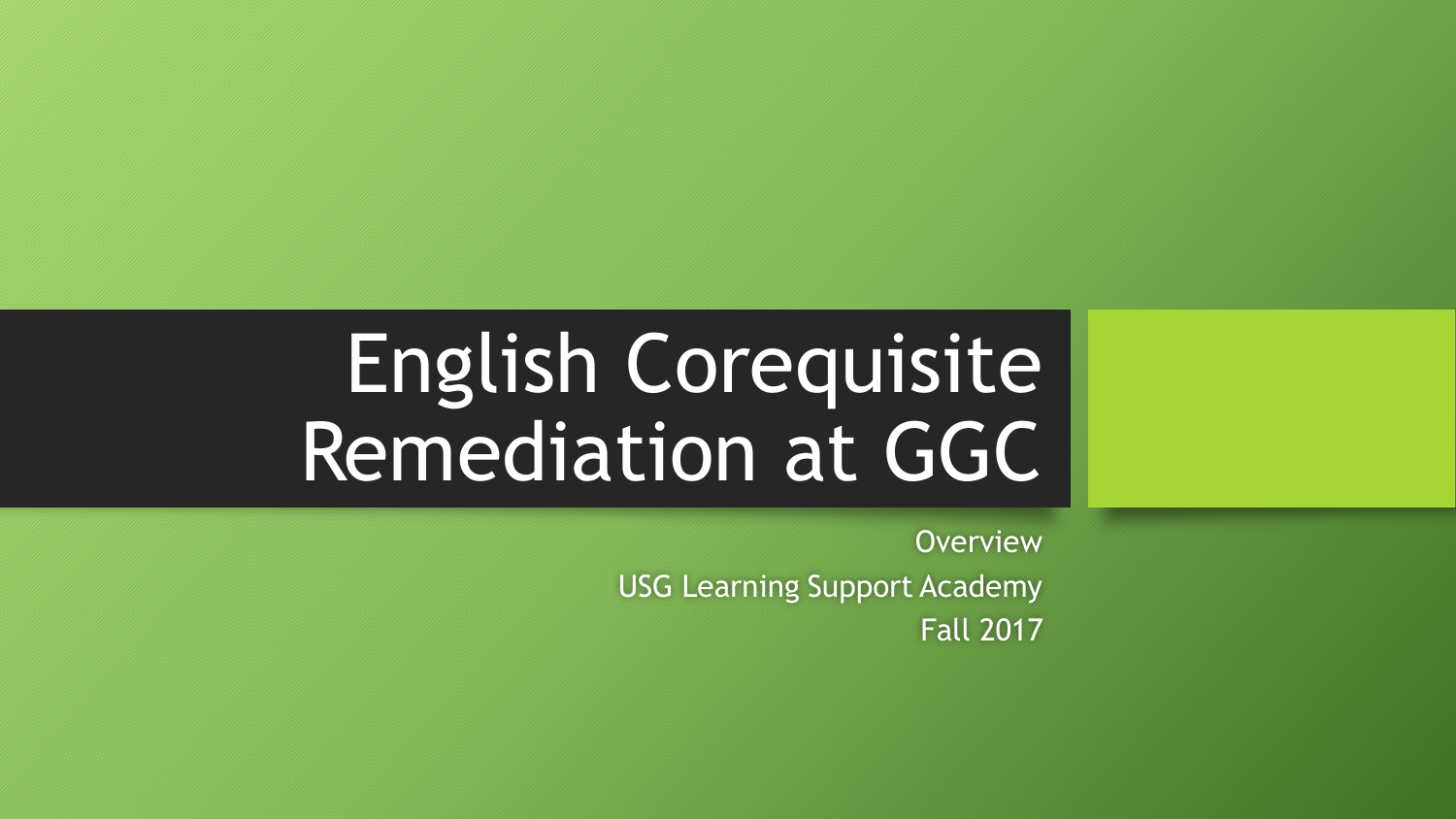### GGC's Corequisite English model

- ENGL 1101 (3 cr.) + ENGL 0999 (2 cr.–inst.)
- Placement based on English Placement Index (EPI 3660-4229)
- Students must register for both courses (separate CRNs, but linked by section number) and cannot drop either section.
- The same instructor leads both sections, both sections have the same students enrolled, and small class sizes are maintained.
- Focus of the ENGL 0999 course is sharing writing/composition experiences, writing a good deal in class, giving attention to grammar and style, and developing practices that promote stronger student writing.
- Students exit Learning Support by passing the ENGL 1101 course with a grade of C or better.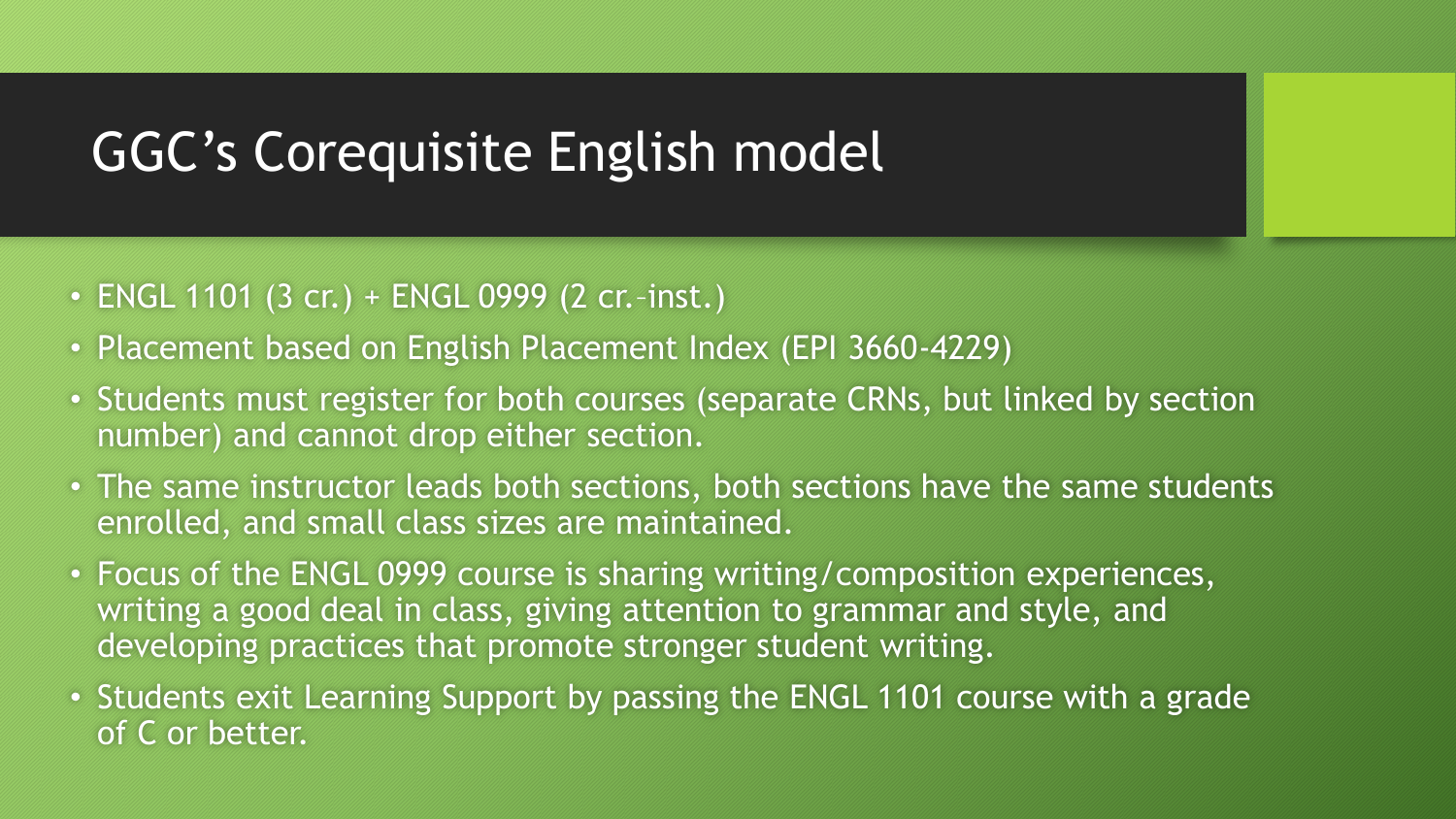# Corequisite English Outcomes

#### • Fall 2017 enrolled in Segue English

- Approximately 400 enrolled in Fall 2017
- Up by about 120 over Spring 17, but down by about 60 from Fall 16.
- Spring 2017 results (preliminary)
	- Approx. 81% Pass Rate in Segue ENGL 1101
	- Comparable to Fall 16 Segue ENGL pass rate
	- Note: Fall 2016 FIRST SEMESTER exit/pass rate was 76.2%.
- Segue English students in ENGL 1102
	- Of about 250 who took ENGL 1102 after passing Segue ENGL in FA16, just under 70% had passing grades (A-C) in 1102 (transactional data only).
	- Former Learning Support English students who took ENGL 1102 in SP17 had an average grade of about 2.21 in 1102 (includes some number of students who were not enrolled in Segue English immediately prior).
	- Average grade for others in ENGL 1102 in SP17 was about 2.86 (transactional data only).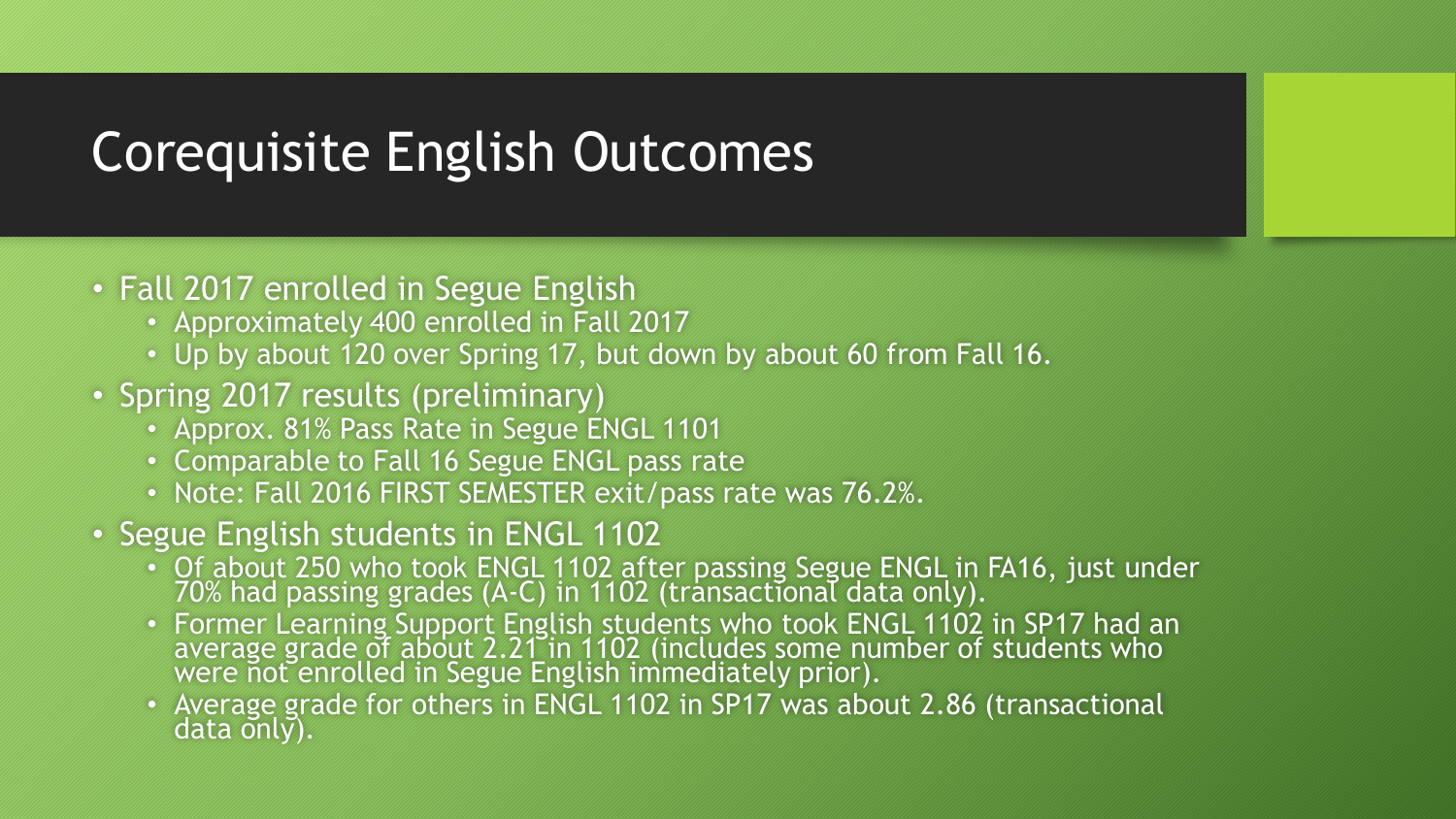# Corequisite English: What is Working Well

- Pass rates continue to be robust in the paired co-requisite Segue English model.
- Tutors in Classrooms (TIC), assigned Student Success Advisors, and related efforts appear to be supporting success.
- ENGL 0999-ENGL 1101 Segue sections included in learning communities.
- Second language (ESL) student support
- Currently, almost 25% of students in GGC's Honors Program got their start in at least one Learning Support course.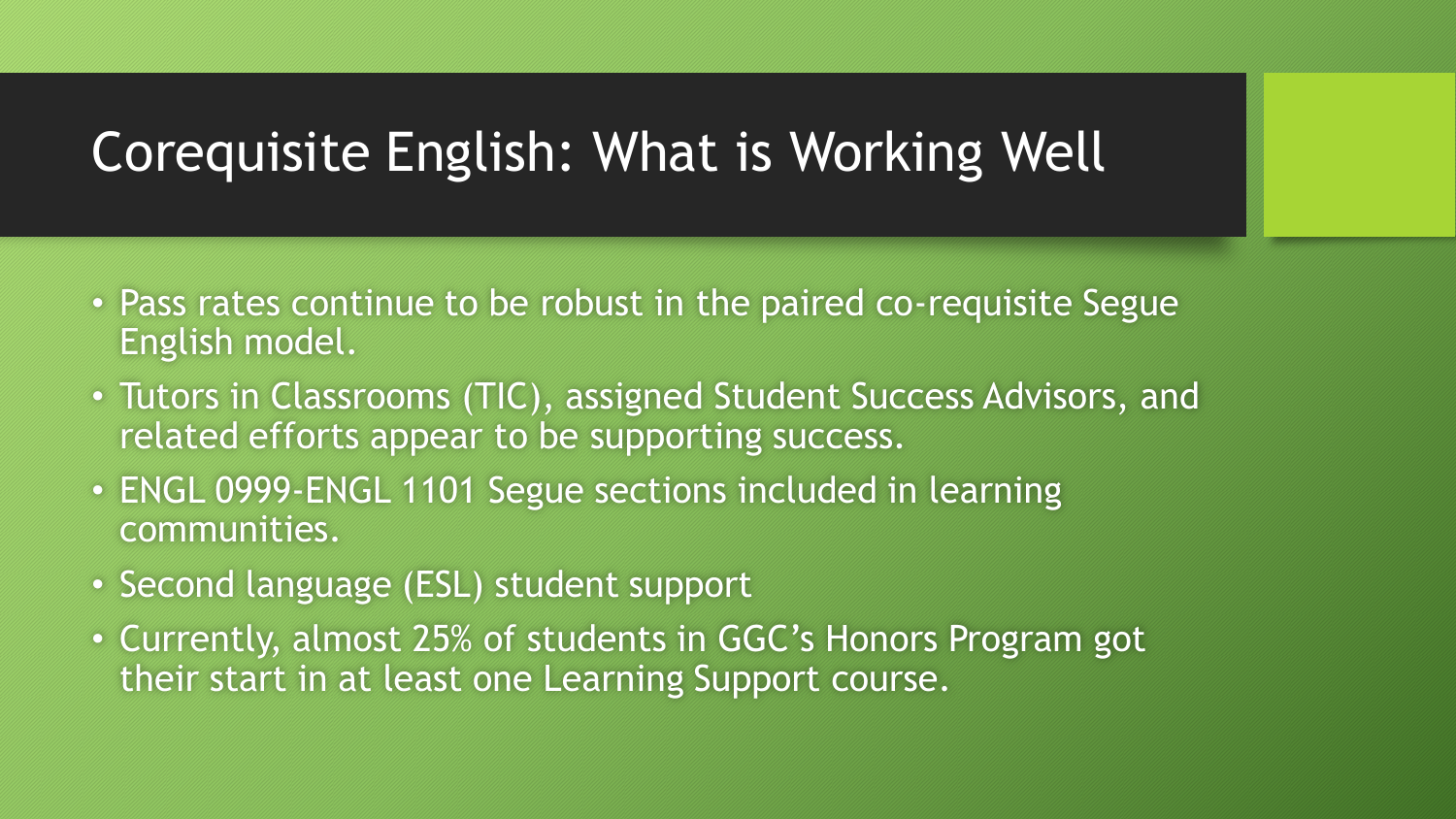# Corequisite English: Challenges

- Promote greater engagement in ENGL 0999 sections.
- Improve subsequent performance (beginning with ENGL 1102) for students passing Segue English.
- Understand decrease in foundations-level English enrollment.
- Identify characteristics of students who both do well and who struggle to earn a C or better in ENGL 1101:
	- EPI/placement-related correlates (test scores, HS GPA, others)
	- Review for any shifts in, e.g., HS GPA, course load, or other characteristics for incoming co-requisite ENGL students.
	- How are they doing in other classes?
	- Are they involved in campus life?